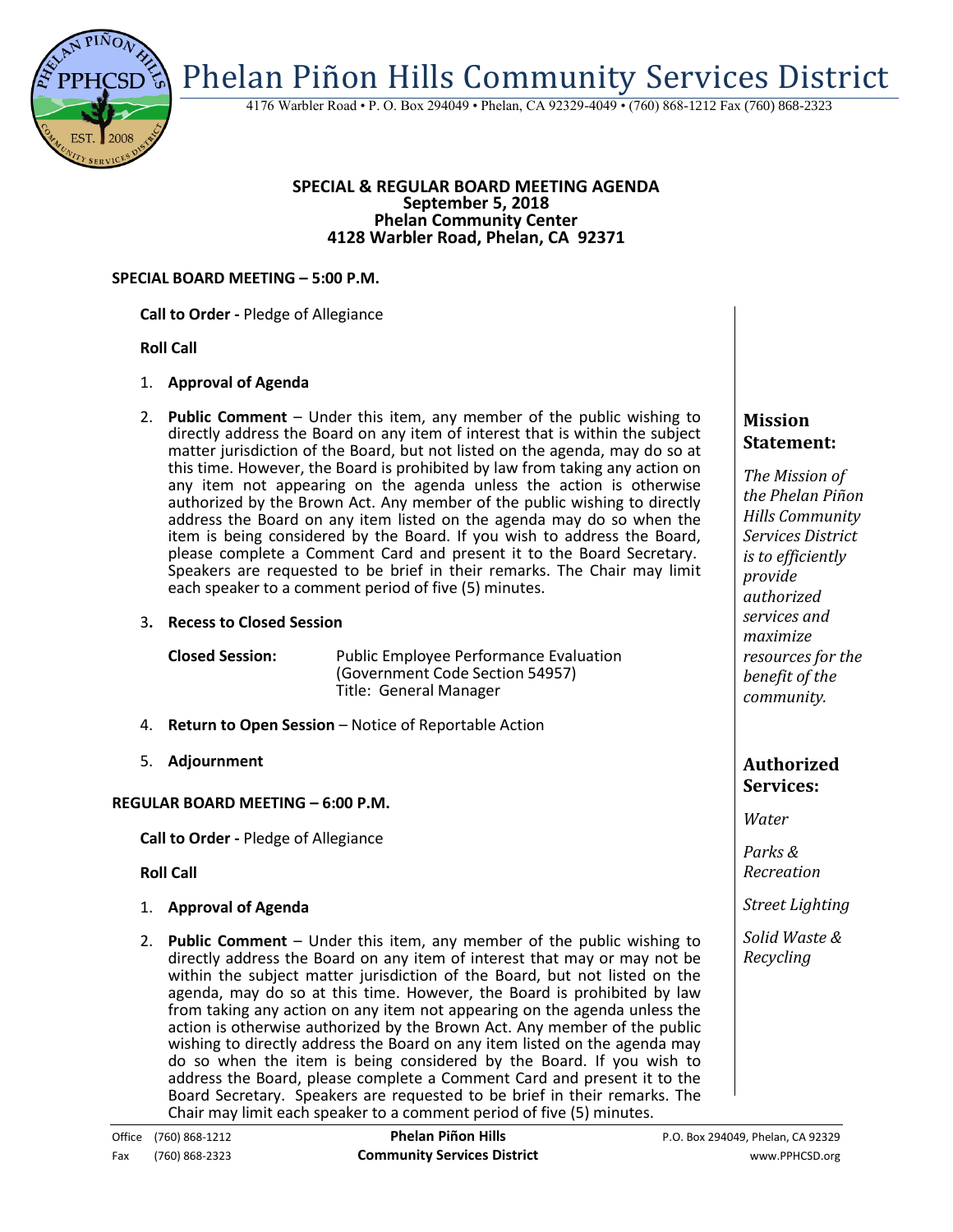a. **General Public**

# b. **Community Reports**

- County Supervisor
- Representative(s)
- Fire
- Sheriff School District

# 3. **Consent Items**

- a. Approval of Minutes August 1, 2018 & July 18, 2018
- b. Approval of Board Stipends/Reimbursements
- c. Acceptance of July Disbursements
- d. Acceptance of July Financials
- e. Acceptance of Quarterly Solid Waste Report

# 4. **Matters Removed from Consent Items**

# 5. **Presentations/Appointments**

Parks Master Plan – Green Play, Inc.

# 6. **Continued/New Agenda Items**

- a. Discussion & Possible Action Regarding Commercial Solid Waste Rate Increase Deferral
- b. Discussion & Possible Action Regarding Emergency Water Shortage Declaration by Sheep Creek Water Company
- c. Discussion & Possible Action Regarding Conflict of Interest Resolution
- d. Discussion & Possible Action Regarding General Manager Salary & Contract

# 7. **Committee Reports/Comments**

- a. Adjudication Committee (Ad Hoc)
- b. Conservation Committee (Ad Hoc)
- c. Engineering Committee (Standing)
- d. Finance Committee (Standing)
- e. General Manager's Contract Committee (Ad Hoc)
- f. Legislative Committee (Standing)
- g. Parks, Recreation & Street Lighting Committee (Standing)
- h. Property Management Committee (Standing)
- i. Waste & Recycling Committee (Standing)

# 8. **Staff and General Manager's Report**

- 9. **Reports** 
	- a. Director's Report
	- b. President's Report

# 10. **Correspondence/Information**

# 11. **Review of Action Items**

- a. Prior Meeting Action Items
- b. Current Meeting Action Items
- 12. **Set Agenda for Next Meeting** September 19, 2018

# 13. **Adjournment**

*Pursuant to Government Code Section 54954.2(a), any request for a disability-related modification or accommodation, including auxiliary aids or services, that is sought in order to participate in the above-agendized public meeting should be directed to the District's General Manager at (760) 868- 1212 at least 24 hours prior to said meeting.*